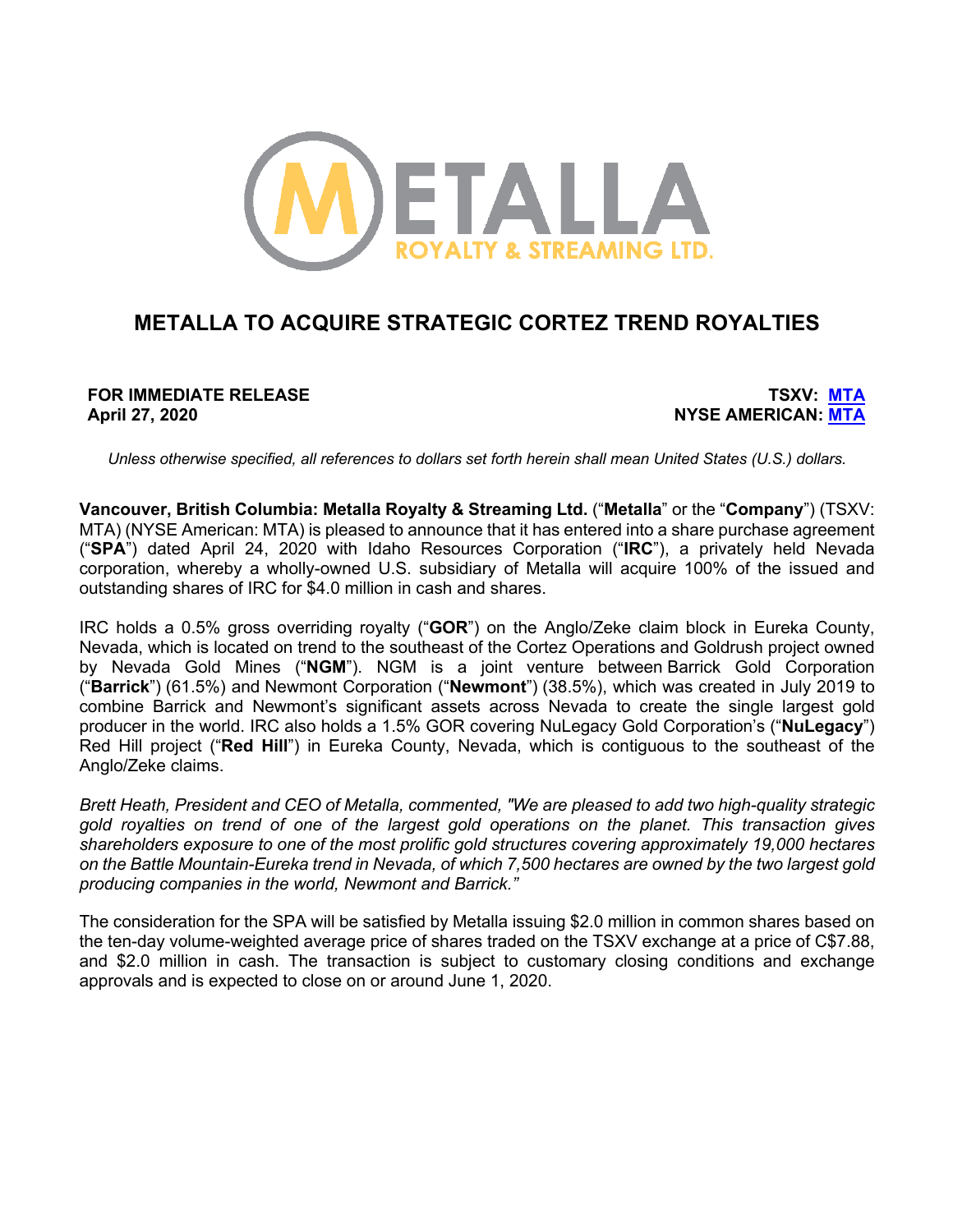

### **ANGLO/ZEKE (0.5% GOR)**

The Anglo/Zeke claims cover more than 7,500 hectares of exploration land owned by NGM east and southeast of the Goldrush deposit along the Battle Mountain-Eureka trend. Barrick has previously stated the Goldrush deposit is a large Carlin-type gold development project with initial production projected for 2021, which will progress toward a steady-state production of 450,000 ounces of gold per annum during its first full five years of operation<sup>(1)</sup>. Goldrush's end of 2019 reserve estimate is 2 million ounces at 9.7 g/t gold with a measured and indicated resource estimate of 9.4 million ounces at 9.4 g/t gold<sup>(2)</sup>. Barrick previously has disclosed that mineralization at Goldrush is open along strike towards the north and east where the royalty property continues with the favorable stratigraphic host of the Goldrush, Cortez Hills, and Pipeline deposits, and has identified a mineral potential area known as Goldrush South<sup>(3)</sup> on the Anglo/Zeke claims.

### **RED HILL (1.5% GOR)**

The Red Hill project owned by NuLegacy covers an area of interest of more than 11,500 hectares southeast of the Anglo-Zeke Claim block along the Battle Mountain-Eureka trend that hosts the NGM's Cortez Operations. Within the area of interest is the Red Hill property package encompassing the Avocado, Serena, and Iceberg gold deposits. Past drilling in the Serena and Iceberg deposits has intersected highgrade intercepts, including 22 meters at 6.59 g/t gold and 31.2 meters at 3.9 g/t gold<sup>(4)</sup>. Recently, NuLegacy completed geophysical surveys on their land package, which identified an interesting untested anticline structure under cover to the west called the Rift Anticline, which is explained by NuLegacy to be an analogue to Nevada Gold Mine's Goldrush deposit to the northwest. NuLegacy expects to receive an expanded drill permit to test the Rift Anticline target by the end of 2020 with a preliminary drill program of 12 to 15 holes.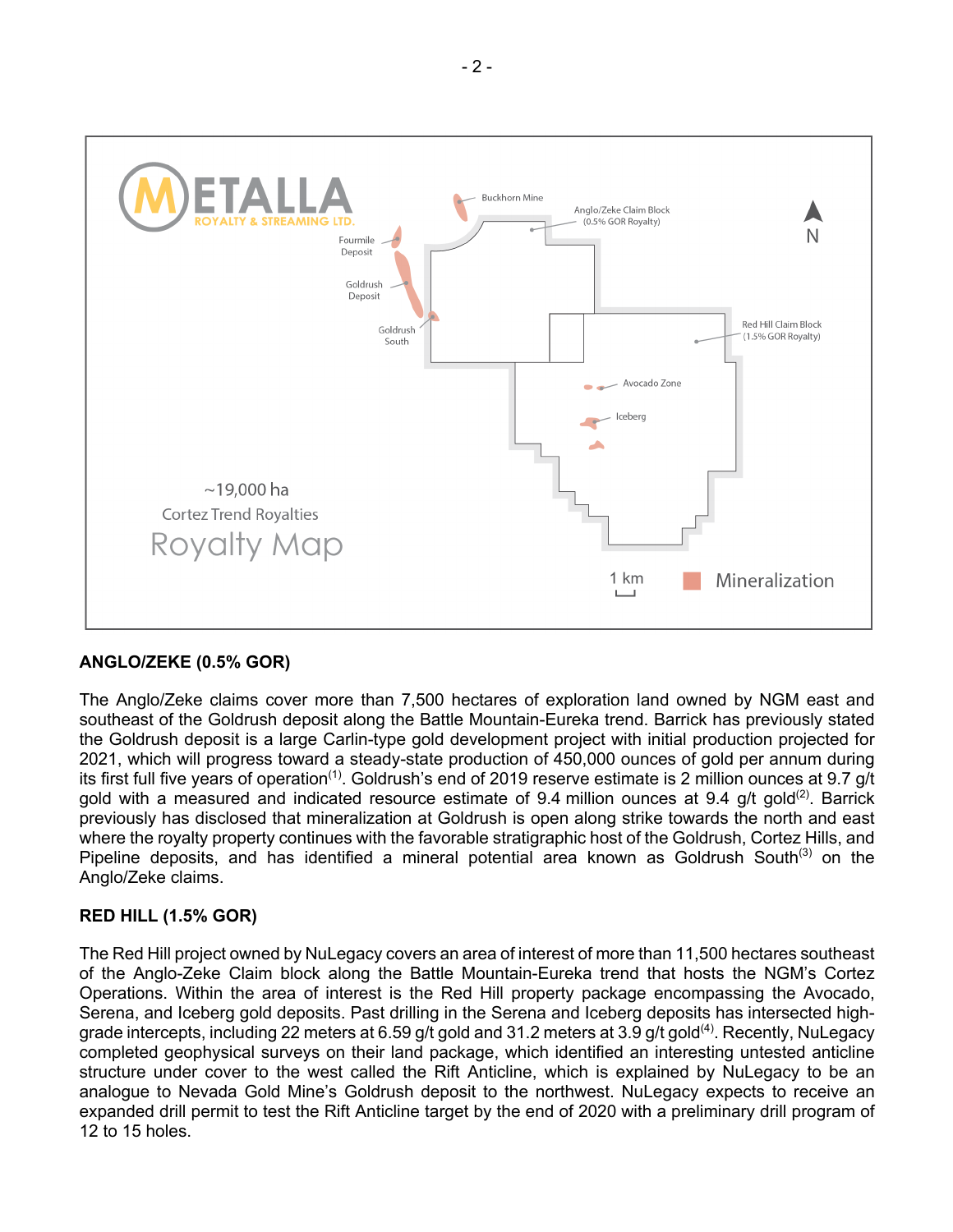## **CORTEZ CLAIM REVERSIONARY RIGHTS**

The IRC acquisition will also provide Metalla the opportunity to acquire the mineral claims under the Cortez Joint Venture plan of operations should NGM choose to relinquish their mineral claim interests. The claim reversionary rights cover the Cortez, Cortez Hills, Goldrush, Fourmile, Hilltop, Gold Acres, and Pipeline deposit mineral claims in Lander & Eureka County, Nevada.



### **QUALIFIED PERSON**

The technical information contained in this news release has been reviewed and approved by Charles Beaudry, geologist M.Sc., member of the Association of Professional Geoscientists of Ontario and the Ordre des Géologues du Québec and a consultant to Metalla. Mr. Beaudry is a Qualified Person as defined in National Instrument 43-101 Standards of disclosure for mineral projects.

# **ABOUT METALLA**

Metalla was created for the purpose of providing shareholders with leveraged precious metal exposure by acquiring royalties and streams. Our goal is to increase share value by accumulating a diversified portfolio of royalties and streams with attractive returns. Our strong foundation of current and future cash-generating asset base, combined with an experienced team, gives Metalla a path to become one of the leading gold and silver royalty companies for the next commodities cycle.

For further information, please visit our website at www.metallaroyalty.com.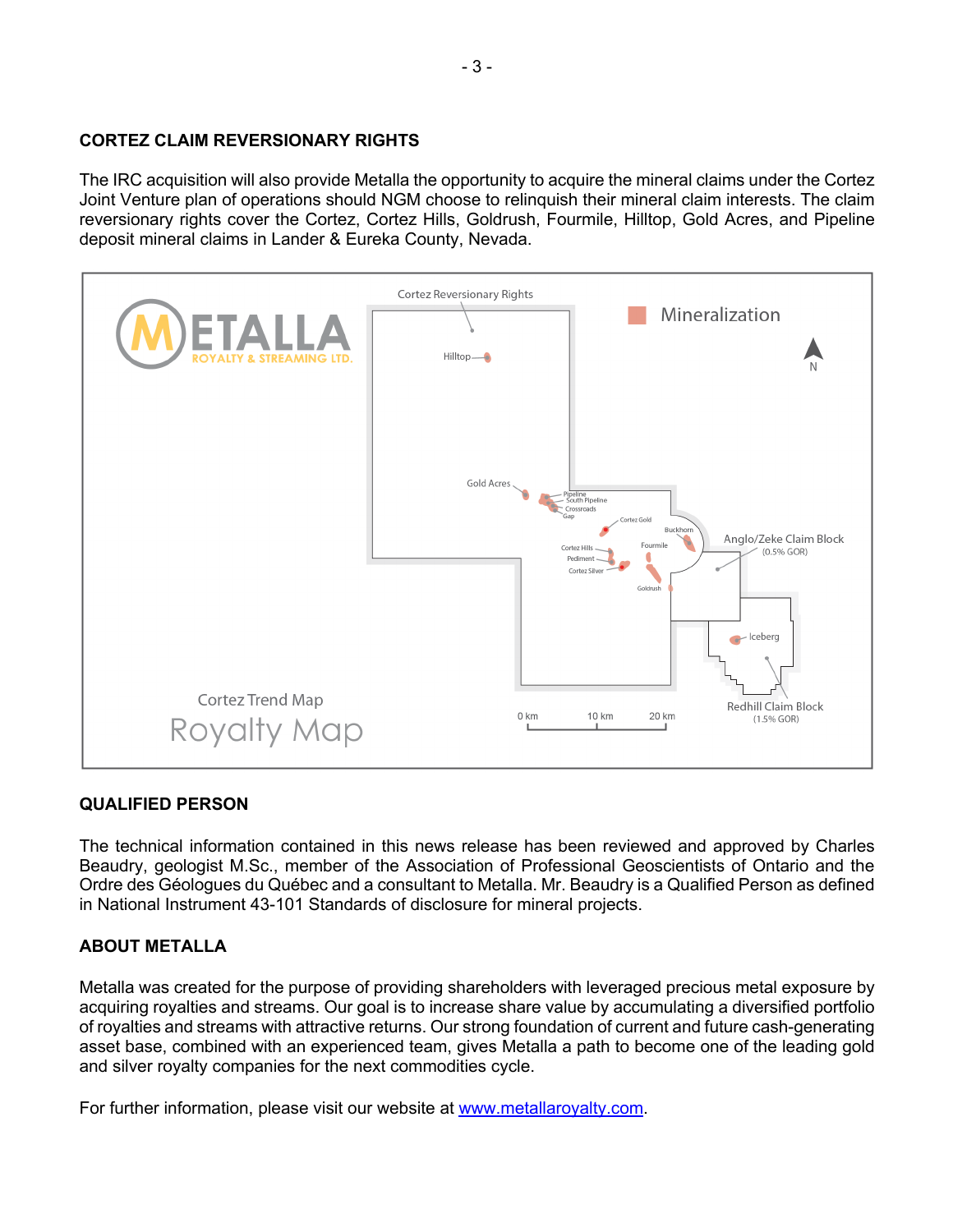### **ON BEHALF OF METALLA ROYALTY & STREAMING LTD.**

(signed) "Brett Heath"

President and CEO

#### **CONTACT INFORMATION**

#### **Metalla Royalty & Streaming Ltd.**

Brett Heath, President & CEO Phone: 604-696-0741 Email: info@metallaroyalty.com

Kristina Pillon, Investor Relations Phone: 604-908-1695 Email: kristina@metallaroyalty.com

Website: www.metallaroyalty.com

*Neither the TSXV nor it's Regulation Services Provider (as that term is defined in the policies of the Exchange) accept responsibility for the adequacy or accuracy of this release.*

*The Metalla common shares to be issued in the transaction have not been and will not be registered under the United States Securities Act of 1933, as amended, or any state securities laws, and may be offered and sold only pursuant to available exemptions from the registration requirements thereof. This press release is not an offer to sell or a solicitation of an offer to buy any securities.*

#### *Notes:*

*Note that mineralization on adjacent properties is not necessarily indicative of similar mineralization on properties on which Metalla will hold a royalty interest on completion of the transaction. A qualified person has not done sufficient work to classify the historical estimates disclosed above as current mineral resources or mineral reserves, and the Company is not treating the historical estimates as current mineral resources or mineral reserves.*

1 See Barrick Gold Quarterly Report dated October 25, 2017

- 2 See Barrick Gold September 19, 2019 Presentation
- 3 See BARRICK GOLD CORPORATION Q3 Conference Call November 1, 2012
- 4 See NuLegacy Gold February 2020 Presentation

#### *TECHNICAL AND THIRD-PARTY INFORMATION*

*Except where otherwise stated, the disclosure in this press release relating to the Anglo/Zeke and Red Hill claims and Project Goldrush is based on information publicly disclosed by the owners or operators of these properties and information/data available in the public domain as at the date*  hereof and none of this information has been independently verified by Metalla. Specifically, Metalla has limited, if any, access to these properties. *Although Metalla does not have any knowledge that such information may not be accurate, there can be no assurance that such third party information is complete or accurate. Metalla's royalty interests often cover less than 100% and sometimes only a portion of the publicly reported mineral reserves, mineral resources, and production of a property.* 

*The disclosure was prepared in accordance with Canadian National Instrument 43-101 ("NI 43-101"), which differs significantly from the current requirements of the U.S. Securities and Exchange Commission (the "SEC") set out in Industry Guide 7. Accordingly, such disclosure may not be comparable to similar information made public by companies that report in accordance with Industry Guide 7. In particular, this news release may refer to "mineral resources", "measured mineral resources", "indicated mineral resources" or "inferred mineral resources". While these categories of mineralization are recognized and required by Canadian securities laws, they are not recognized by Industry Guide 7 and are not normally permitted to be disclosed in SEC filings by U.S. companies that are subject to Industry Guide 7. U.S. investors are cautioned not to assume that any part of a "mineral resource", "measured mineral resource", "indicated mineral resource", or "inferred mineral resource" will ever be converted*